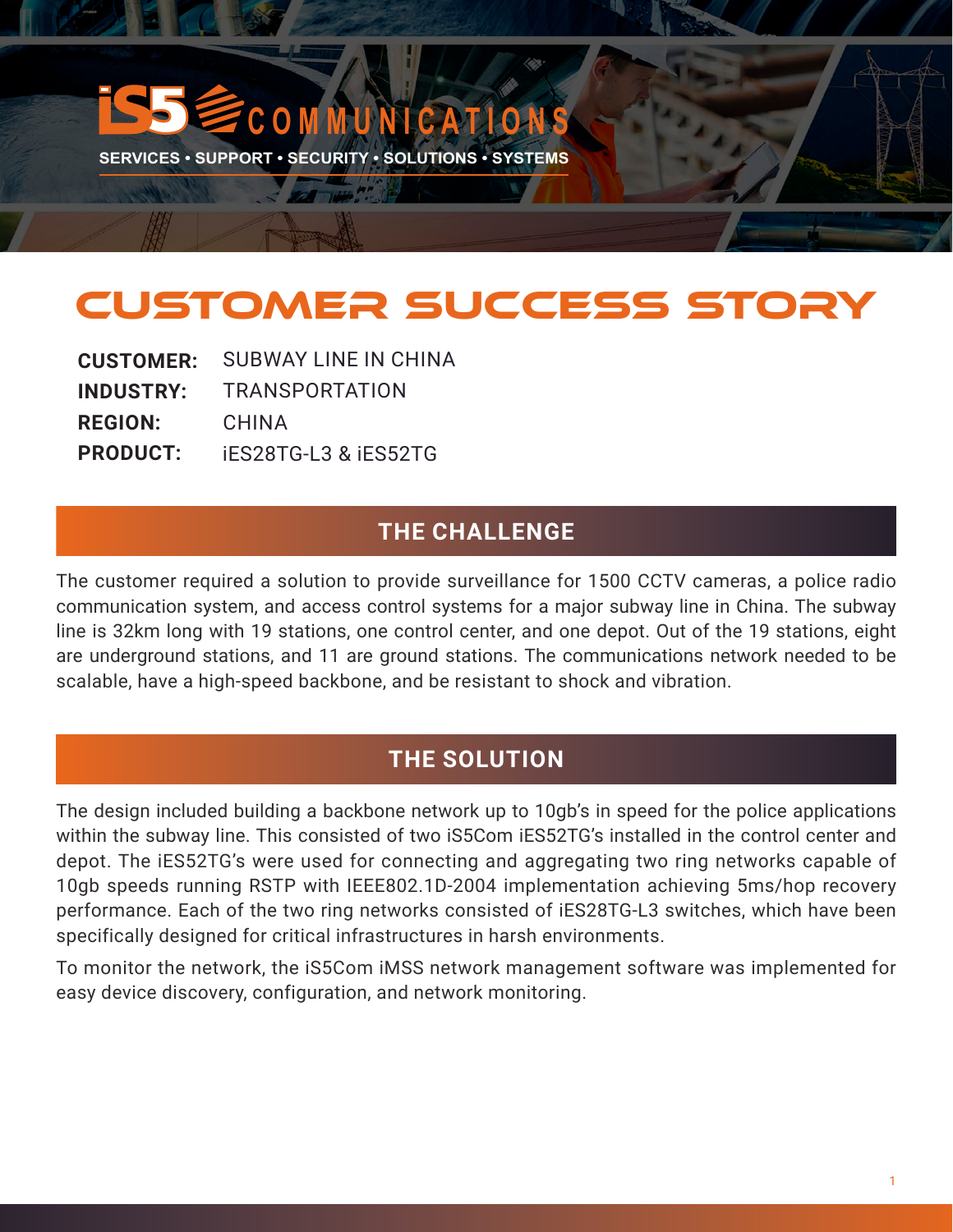#### *Figure 1* **-** *Network Design*



# **BENEFITS**

- **• 100% redundant –** all police applications are connected via a redundant link to the control center and depot in a ring network.
- **• 100% visibility** to police application system through the iMSS network management software.
- **• 100% availability** to CCTV surveillance cameras and their police communication system.
- **• 100% reliability** meets or exceeds the standards set out in IEC 61850-3 and IEEE 1613 for the industrial communication equipment.
- **• Secure remote access** to the iES28TG-L3 and iES52TG devices. Configuration is facilitated through SSH and HTTPS.
- **• 100% scalability** The iES52TG and the iES28TG-L3 exceeds the customers high-speed requirement of 10gb.